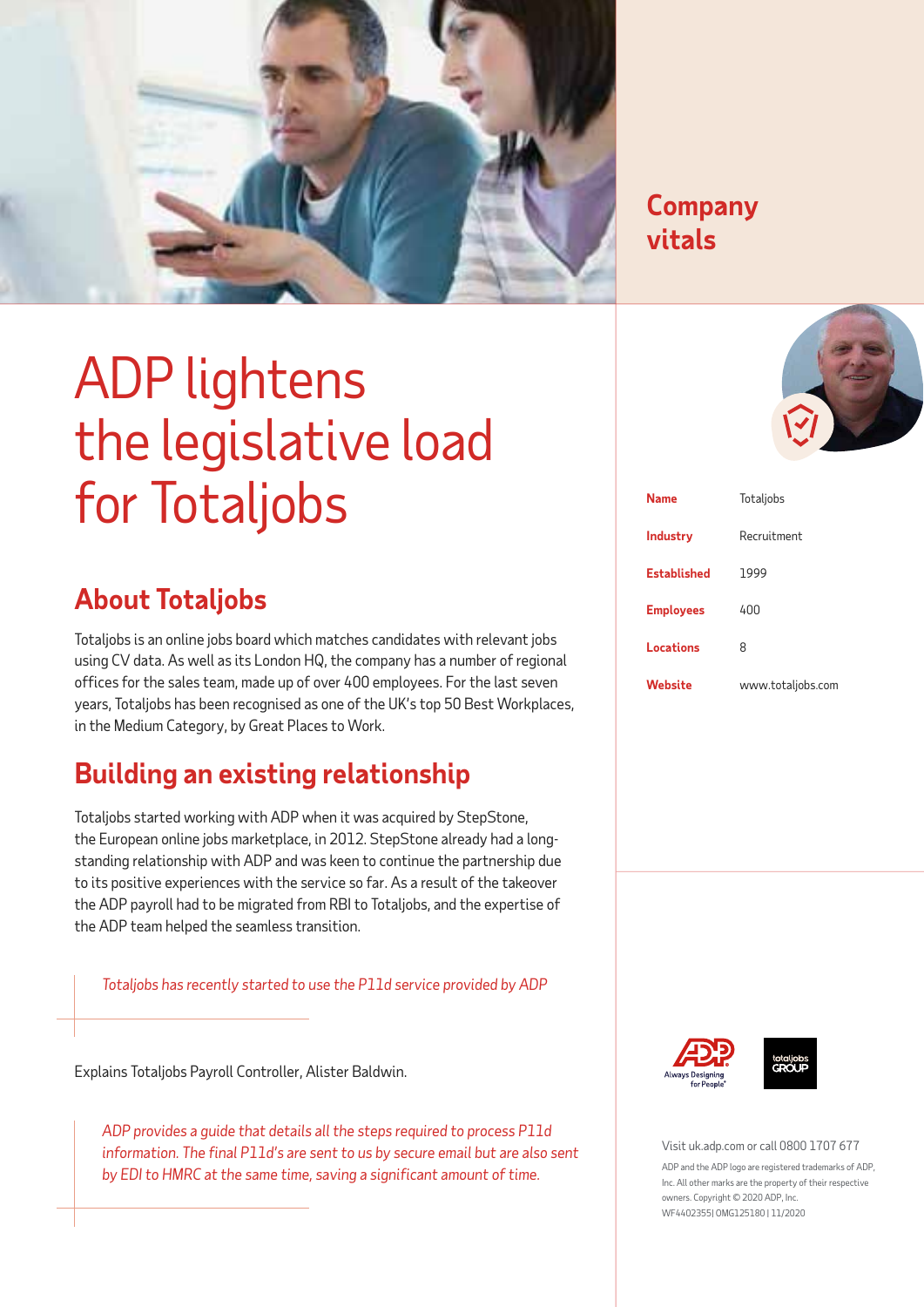With Alister the only Payroll Controller within the business, Totaljobs often lacked the specialist expertise needed in legislative and regularity matters. This included particular concerns relating to auto-enrolment, with the company's staging date on the horizon.

Totaljobs meanwhile had been impressed by the user friendly solution provided by ADP, finding it easy to administer and navigate. It also valued ADP's strong brand name and reputation, as well as the regular innovations and updates in the product and service.

# **Feeling the benefit**

Totaljobs has seen its day-to-day payroll revolutionised through working with ADP, as Alister explains:

"ADP's payroll service has had huge impact on my day-today role, not least in processing. ADP's payroll service has the functionality to automatically send the P11Ds straight to HMRC, recording each one on the system as it does so. It is this level of service which you expect from a best-in-class solutions provider, and ADP has proved itself to be just that."

Totaljobs' commission based pay structure has also been streamlined through ADP's pay data entry grids, designed to hold temporary data. This allows Alister to import employee information straight into the grid, reducing both administration and the possibility of errors.

Year-end processing is another area that has been simplified, through providing user guides to support the in-house team.

"Being easy to follow and understand, whilst offering very comprehensive and detailed advice, the guides are an added benefit," says Alister. "As the advice is provided in a downloadable format, I can refer back to them whenever I need to."

Errors have also been reduced across the board through choosing ADP's payroll solution, with significantly fewer manual processes.

*ADP's payroll service gives me the ability to import information, such as details about new starters, directly into the system, says Alister. Additionally the solution has enabled me to manage our annual pay rises seamlessly, as I can now process these en masse.* 

The reporting functionality is another key benefit for Totaljobs, as Alister explains:

"ADP provides a large selection of standard reports that Totaljobs use as part of the monthly processing procedures. Although these are uniform, removing the need for formatting, we can adapt the reports to our own needs and to what Totaljobs requires."

What's more, ADP offers training schemes on the reports available to help you get up to speed quickly, something which is really appreciated when getting to grips with the solutions.

Alister Baldwin, Totaljobs Payroll Controller





Visit uk.adp.com or call 0800 1707 677

ADP and the ADP logo are registered trademarks of ADP. Inc. All other marks are the property of their respective owners. Copyright © 2020 ADP, Inc. WF4402355| OMG125180 | 11/2020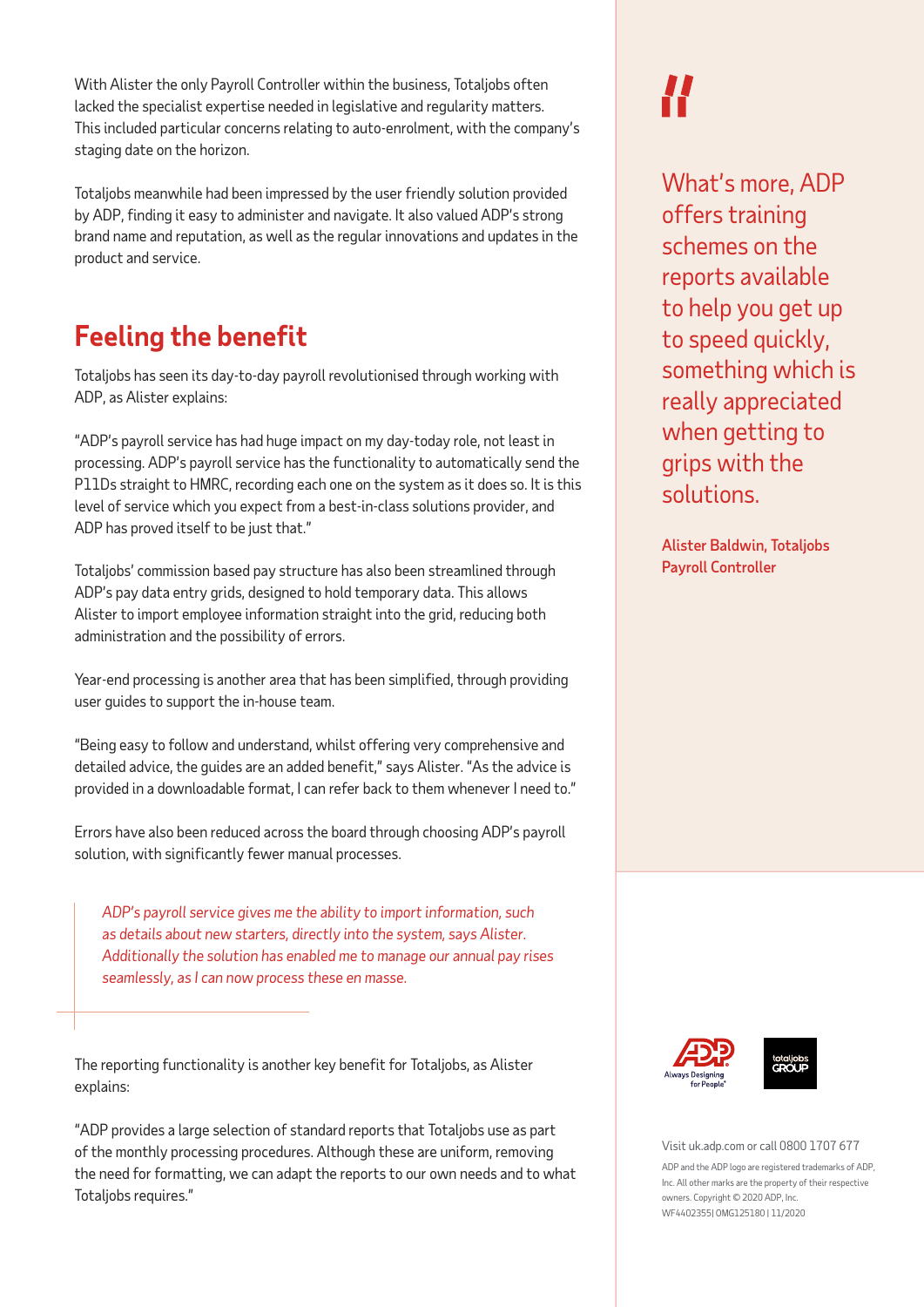## **Valuable support**

As the single payroll professional in the business, Alister has also found the additional support he was looking for through the relationship with ADP:

"Implementing ADP's payroll service has given me an important support system which is exactly what I look for in a provider. Working alone on the payroll can mean that there is no one to ask questions or seek advice. ADP has a very professional helpdesk, which resolves any issues quickly and efficiently. It has become an extension of the in-house payroll function".

# **Enabling auto-enrolment**

ADP's support extended to the introduction of auto-enrolment in 2013, which was a big step and significant transition for Totaljobs. With numerous elements involved, including workforce assessment, enrolment, communication, employee decision capture, and reporting to the pension provider, there was a lot for Totaljobs to manage with a small team.

Alister attended an ADP client day, with a talk on auto-enrolment by the Pension Regulator, followed by a product update and demonstration. Following this initial introduction, he worked with ADP to set up the auto enrolment functionality so it was ready to go three months before their actual staging date.

As the date approached, Totaljobs and ADP continued assessing the workforce to reflect any starters and leavers; automatically enrolling eligible employees in their first month. Since then, they have assessed and automatically enrolled eligible employees that wish to join on a monthly basis.

"Our auto-enrolment staging date was a big concern for us last year," comments Alister. "But with ADP's guidance we have navigated the transition smoothly. The ADP team was very helpful throughout the process, understanding when our milestones were and how our business would be directly affected.

# **//**

ADP made sure that we held regular calls with the consultants to pass on practical and helpful advice which enabled us to ensure that we remained compliant. And, what's even better is that the assistance hasn't stopped there, we have continued to work closely throughout the legislation changes and have been extremely happy with the service provided.

Alister Baldwin, Totaljobs Payroll Controller







Visit uk.adp.com or call 0800 1707 677

ADP and the ADP logo are registered trademarks of ADP. Inc. All other marks are the property of their respective owners. Copyright © 2020 ADP, Inc. WF4402355| OMG125180 | 11/2020